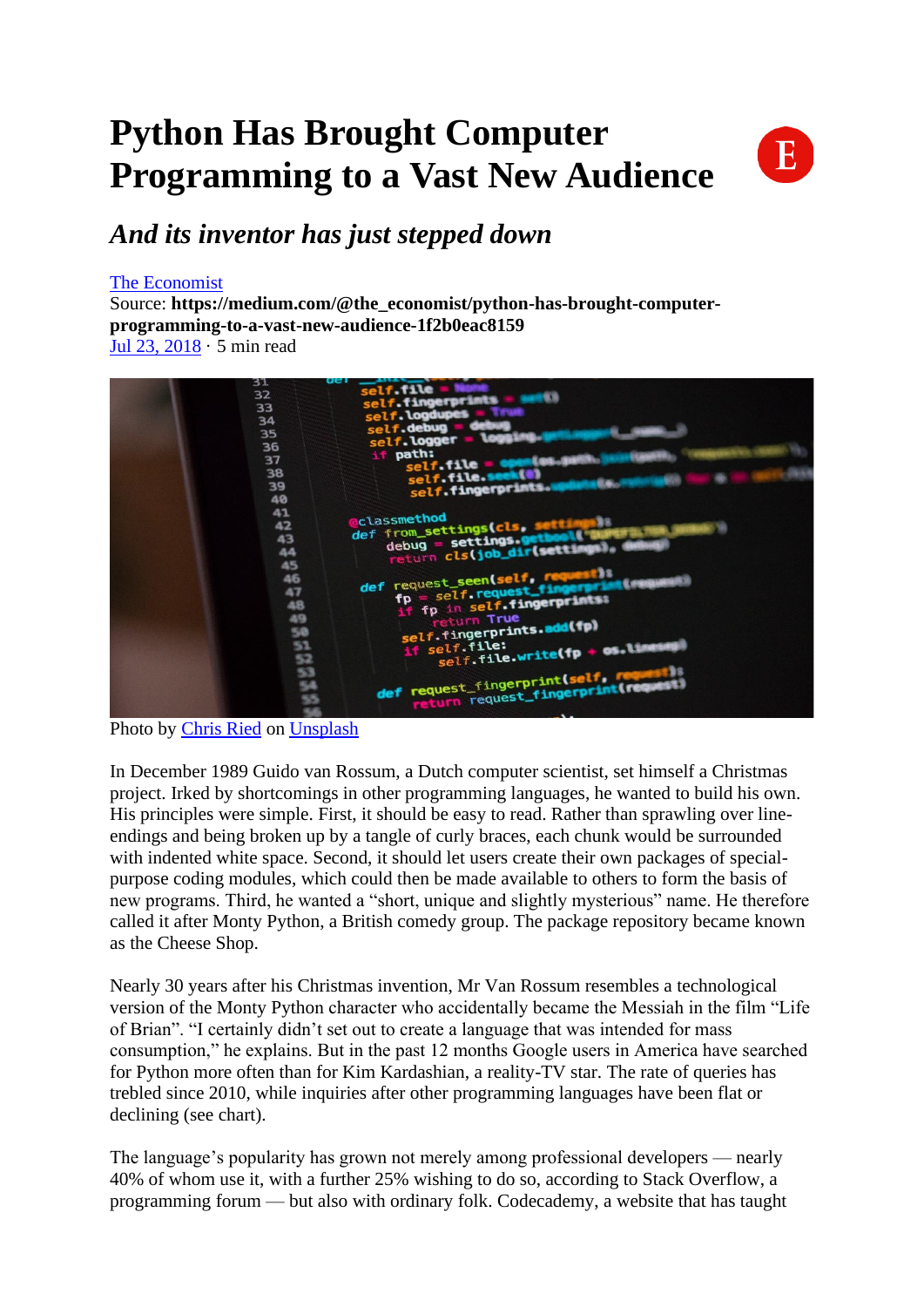45m novices how to use various languages, says that by far the biggest increase in demand is from those wishing to learn Python. It is thus bringing coding to the fingertips of those once baffled by the subject. Pythonistas, as aficionados are known, have helped by adding more than 145,000 packages to the Cheese Shop, covering everything from astronomy to game development.



Economist.com

Mr Van Rossum, though delighted by this enthusiasm for his software, has come to find the rigours of supervising it, in his role as "benevolent dictator for life", unbearable. He fears he has become something of an idol. "I'm uncomfortable with that fame," he says, sounding uncannily like Brian trying to drive away the crowds of disciples. "Sometimes I feel like everything I say or do is seen as a very powerful force." On July 12th he resigned, leaving the Pythonistas to manage themselves.

## **Nobody expects the faddish statistician**

Python is not perfect. Other languages have more processing efficiency and specialised capabilities. C and C++ are "lower-level" options which give the user more control over what is happening within a computer's processor. Java is popular for building large, complex applications. JavaScript is the language of choice for applications accessed via a web browser. Countless others have evolved for various purposes. But Python's killer features — simple syntax that makes its code easy to learn and share, and its huge array of third-party packages — make it a good general-purpose language. Its versatility is shown by its range of users and uses. The Central Intelligence Agency has employed it for hacking, Pixar for producing films, Google for crawling web pages and Spotify for recommending songs.